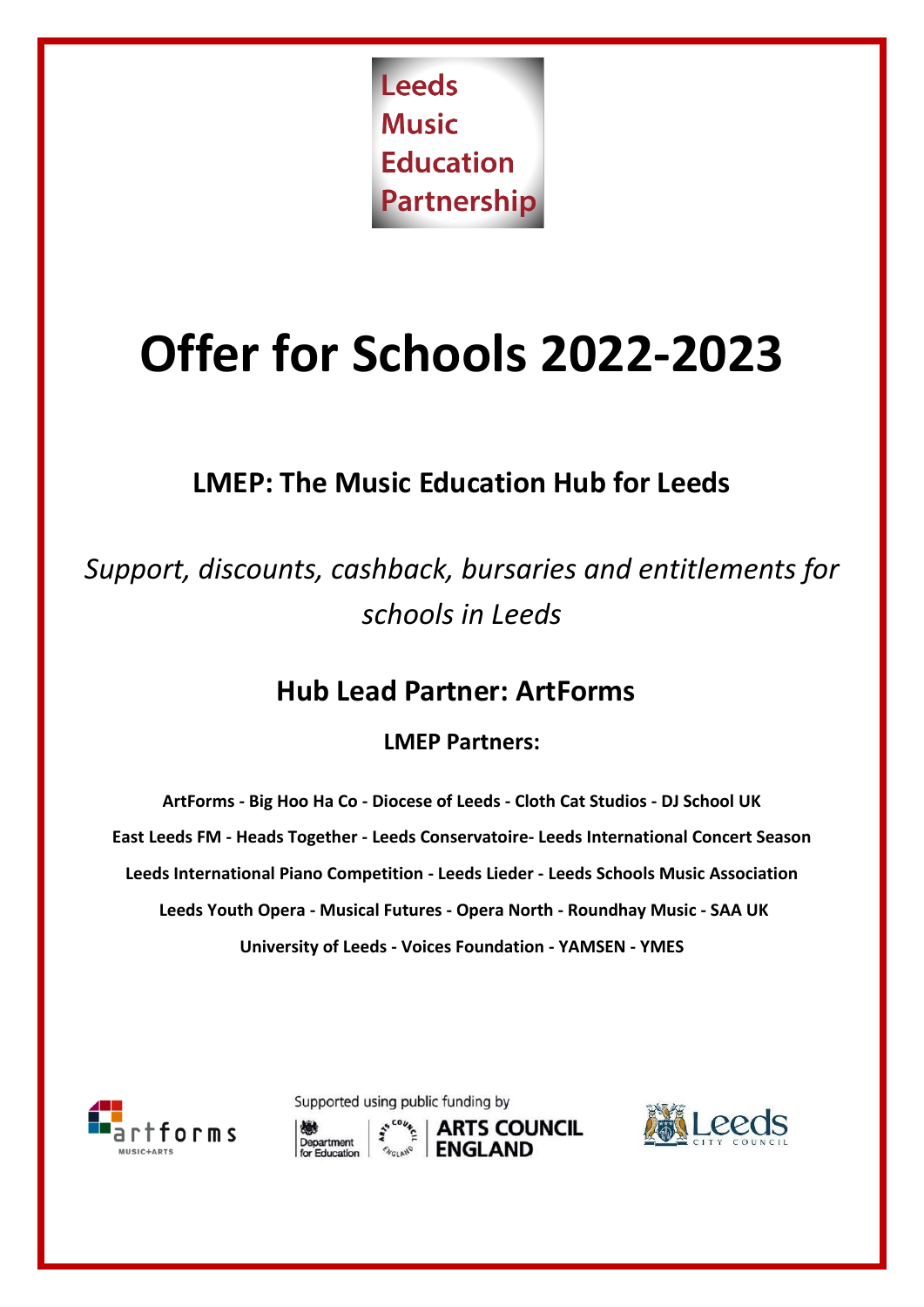## **Introduction**

Leeds Music Education Partnership (LMEP) is the music education hub for Leeds. Along with our partners, we support music learning in all maintained schools, free schools and academies in Leeds, and enhance out-of-hours music making across the city with the help of our partners.

LMEP ensures that the DfE/Arts Council England funding which our city receives underpins the core and extension roles outlined in the [National Plan for Music 2012:](https://www.gov.uk/government/uploads/system/uploads/attachment_data/file/180973/DFE-00086-2011.pdf)

- All children and young people have the opportunity to take part in and make progress in musical activity regardless of background
- CPD is made available to ensure that all teachers and practitioners are able to provide high quality music provision in, after and beyond school
- Committed and focussed leadership develops productive local partnerships to deliver high quality music education with consistency of provision and equality of opportunity for all children and young people

All Music Education Hubs engage with school leaders working with them to implement their own School Music Education Plan (SMEP) and assisting those schools undertaking Artsmark. As the lead partner for LMEP, ArtForms is always happy to talk with schools.

#### **Contact us**

Get in touch with LMEP by emailin[g LMEP.ArtForms@leeds.gov.uk](mailto:LMEP.ArtForms@leeds.gov.uk) or via the ArtForms office on 0113 378 2850

Please click [here](https://artformsleeds.co.uk/networks/leeds-music-education-partnership/) for further information about LMEP.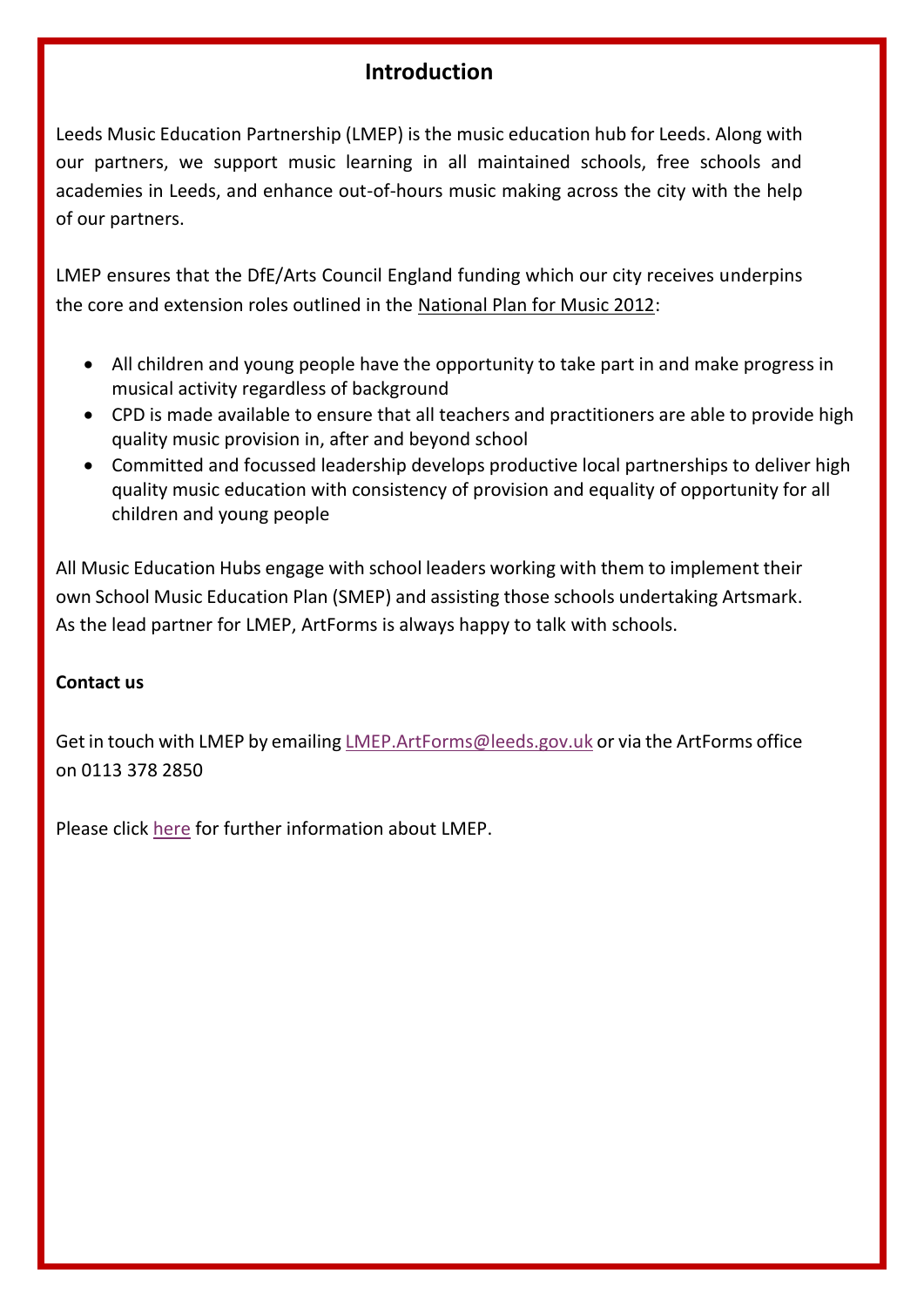## **Contents**

## **LMEP support available for maintained, free schools and academies** *Please note that all funding streams are limited*

## **Section A - Cashback**

**available only with contracted weekly delivery by LMEP partners for the academic year September 2022 to July 2023**

*apply by 21st October 2022 - cashback payments made by the end of Term 1*

- Whole class instrumental and vocal learning cashback
- Large and small group tuition cashback
- National Curriculum teaching cashback
- SILCs and Resourced Provision cashback
- Music enhancement (vocal and instrumental ensemble directors)

## **Section B - Bursaries**

**available irrespective of delivery provider for the academic year September 2022 to July 2023**

## *apply by 21st October 2022- payments made by the end of Term 1*

- Bursaries for music tuition for pupils receiving free school meals via pupil premium

## **Section C - Offers available from May 2022 to February 2023**

#### **available on an ongoing basis** apply at any time

- Innovative activity grants
- Artsmark subsidies
- Live Music in Schools (interactive performances by professional musicians)
- Bespoke SEND programmes
- Gifted and Talented scholarships
- LAC offers
- Fees Assistance
- Access to partner offers

## **Section D - Enhancement**

#### **available on an ongoing basis free of charge**

- Subscriptions to Charanga
- Subscriptions to Sing Up
- CPD via Music Connect & SLDM
- SMEP consultation and support

## **Section E - Terms and conditions**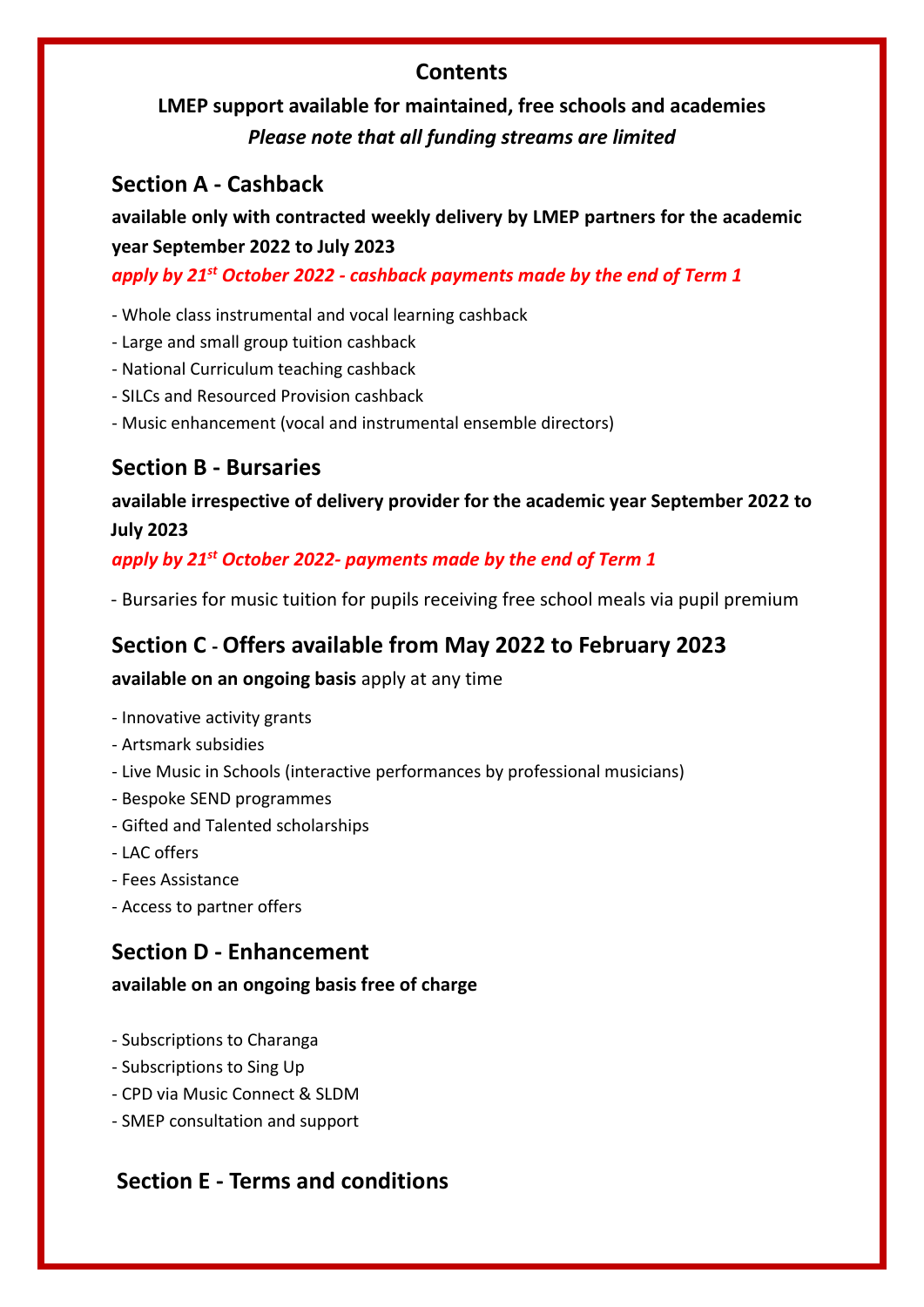## **Section A -Cashback**

**Offers for the academic year September 2022 to July 2023 to support annual contracted weekly provision in Leeds schools and academies.** 

#### *Apply by October 21st 2022 - cashback payments made by the end of Term 1*

**All applications must be accompanied by evidence of purchase** 

#### **Whole class instrumental and vocal learning subsidies**

Schools buying weekly whole class instrumental or vocal learning delivered by any LMEP partner can apply for up to 50% cashback on the purchase price. In addition, 100% cashback is available for schools needing to hire full class sets of instruments from ArtForms to go with whole class instrumental learning delivered by any LMEP partner.

#### **Large and small group instrumental and vocal tuition subsidies**

Schools buying weekly small group instrumental or vocal tuition, or large group instrumental tuition delivered by any LMEP partner can apply for up to 20% cashback on the purchase price

#### **National Curriculum teaching**

Schools buying in weekly National Curriculum teaching delivered by any LMEP partner which incorporates whole class instrumental or vocal tuition can apply for up to 20% cashback on the purchase price.

#### **SILCs and Resourced provision**

Up to 50% cashback is available for music teaching and activities delivered by any LMEP partner for children with additional needs.

#### **Music enhancement**

20% cashback is available for schools buying support from any LMEP partner for vocal or instrumental ensemble directors.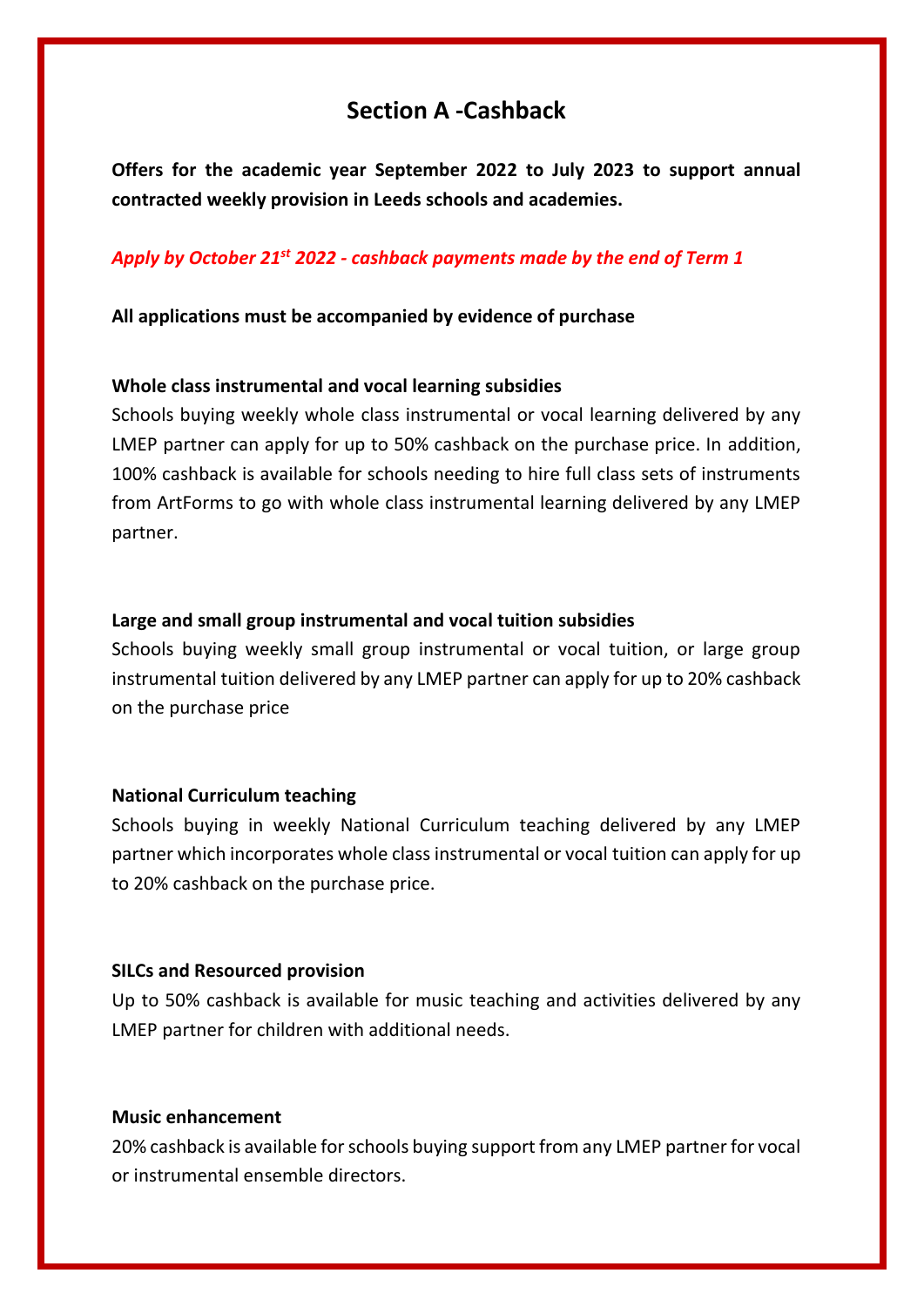## **Section B - Small Group Instrumental or Vocal Bursaries**

**Offer for the academic year September 2022 to July 2023 to support annual contracted weekly provision delivered by any provider** 

*Apply by 21st October 2022—cashback payments made by the end of Term 1*

#### **All applications must be accompanied by:**

- evidence of services purchased
- evidence of charges made to families
- instrumental or vocal teacher's register
- evidence of student's free school meal status

This offer assists children whose school passes on the cost of small group instrumental or vocal lessons to them, to be able to afford the tuition. It is available to support children who are entitled to free school meals on grounds of income but does not cover the universal provision of free school meals for KS1 children.

LMEP is keen to ensure that no child is excluded from learning to play an instrument because of their inability to pay. LMEP therefore makes bursary funds available to support costs that are charged by schools to families up to a **maximum of £100 for the year.**

When applying, schools must state the amount they charge parents for the tuition for the year.

Schools who choose not to pass on the costs of tuition to families may also apply for bursaries to support their outlay for children with free school meal entitlement.

To reflect need across the city, bursaries are awarded in proportion to the number of children eligible for FSM at each school.

The bursary offer is limited to small group instrumental or vocal teaching and is not available for children participating in whole class instrumental or vocal learning, large ensembles or choirs.

Tuition may be supplied by any contracted provider and is not restricted to LMEP partners.

**There is a fixed budget to support the bursary scheme and it is not possible to tell schools in advance how many bursaries they will receive.**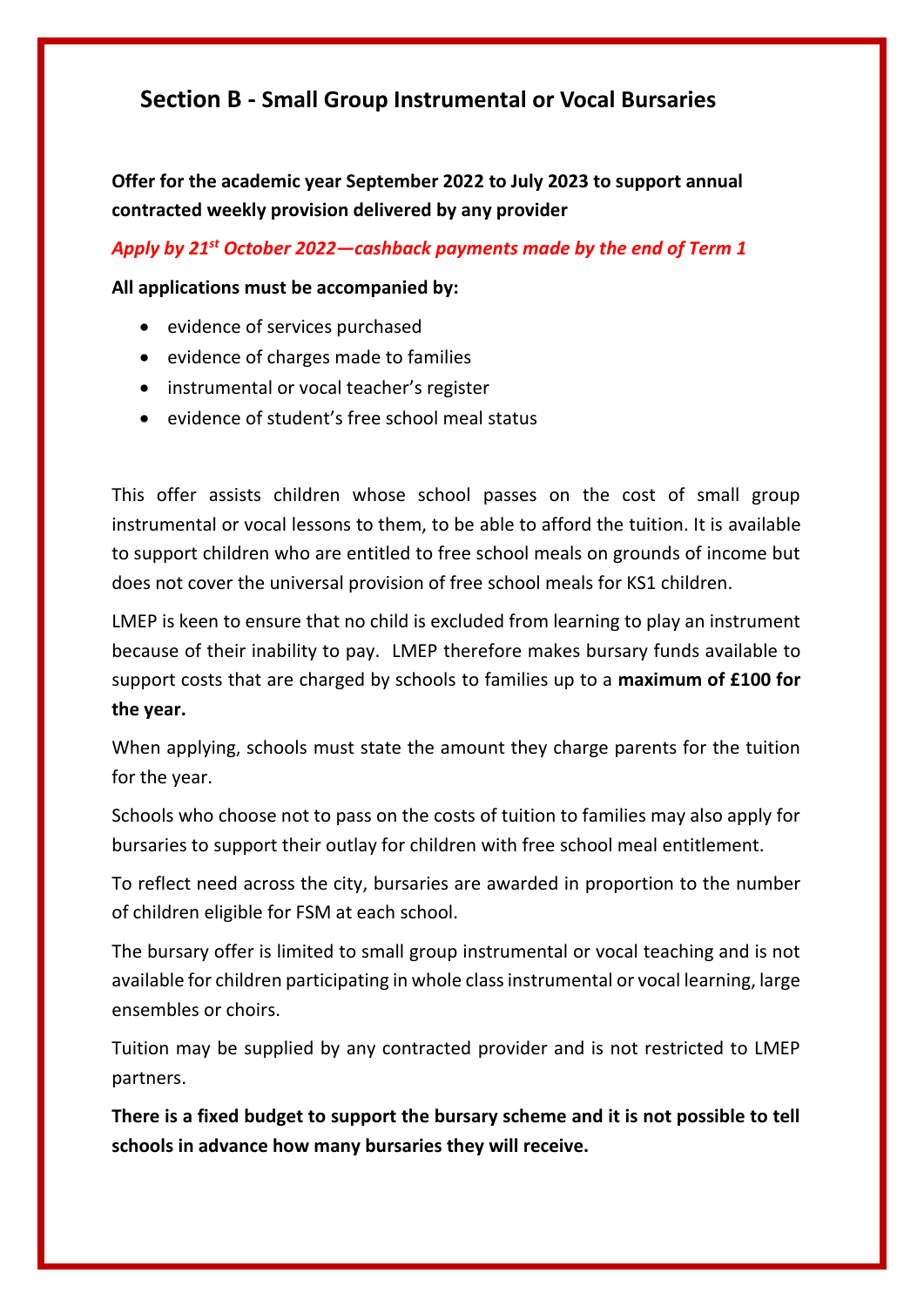## <sup>s</sup>**Section C – Funding offers**

## **Offers available from May 2022 to February 2023 Available to all eligible schools on an ongoing basis—apply at any time**

#### **Innovative activity grants**

Grants of up to £500 are available for schools to introduce additional activity for their pupils. Music must be the main focus, but projects may include other subjects and school priorities. Schools may work with external providers and are expected to combine their LMEP grant with other sources of funding. All applications need to identify outcomes and legacy.

Joint applications from groups of schools are encouraged; in such cases grants may be pooled. Schools cannot use the money to subsidise the cost of providing weekly instrumental or vocal tuition, whole school or key stage singing, National Curriculum music teaching, or any other LMEP-subsidised offer. For further details contact [LMEP.artforms@leeds.gov.uk](mailto:LMEP.artforms@leeds.gov.uk) 

#### **Artsmark subsidies**

LMEP gives subsidies for those schools starting their Artsmark journey, where music is identified as a significant part of their focus for development. Please contact us for more information by email to [LMEP.artforms@leeds.gov.uk](mailto:LMEP.artforms@leeds.gov.uk)

#### **Live Music in Schools (interactive performances by professional musicians)**

LMEP has a pool of performing musicians, encompassing a range of musical styles and genres, who can be booked by schools to give interactive, educational performances for pupils at all key stages. This scheme is offered at a heavily subsidised rate so **schools cannot use an LMEP innovative activity grant to pay for their booking.** For details, and Live Music in Schools application form, go to [www.artformsleeds.co.uk](http://www.artformsleeds.co.uk/) 

#### **Bespoke SEND programmes**

A range of subsidies is available for inclusive music provision supplied to SILCS and resourced Provision. Specialist CPD opportunities are also available.

Schools should enquire directly to [diane.paterson@leeds.gov.uk](mailto:diane.paterson@leeds.gov.uk) for further information.

#### **Gifted and talented scholarships**

Scholarships of up to £500 are available to help Leeds' most advanced young musicians realise their full potential. Pupils should be nominated by their school who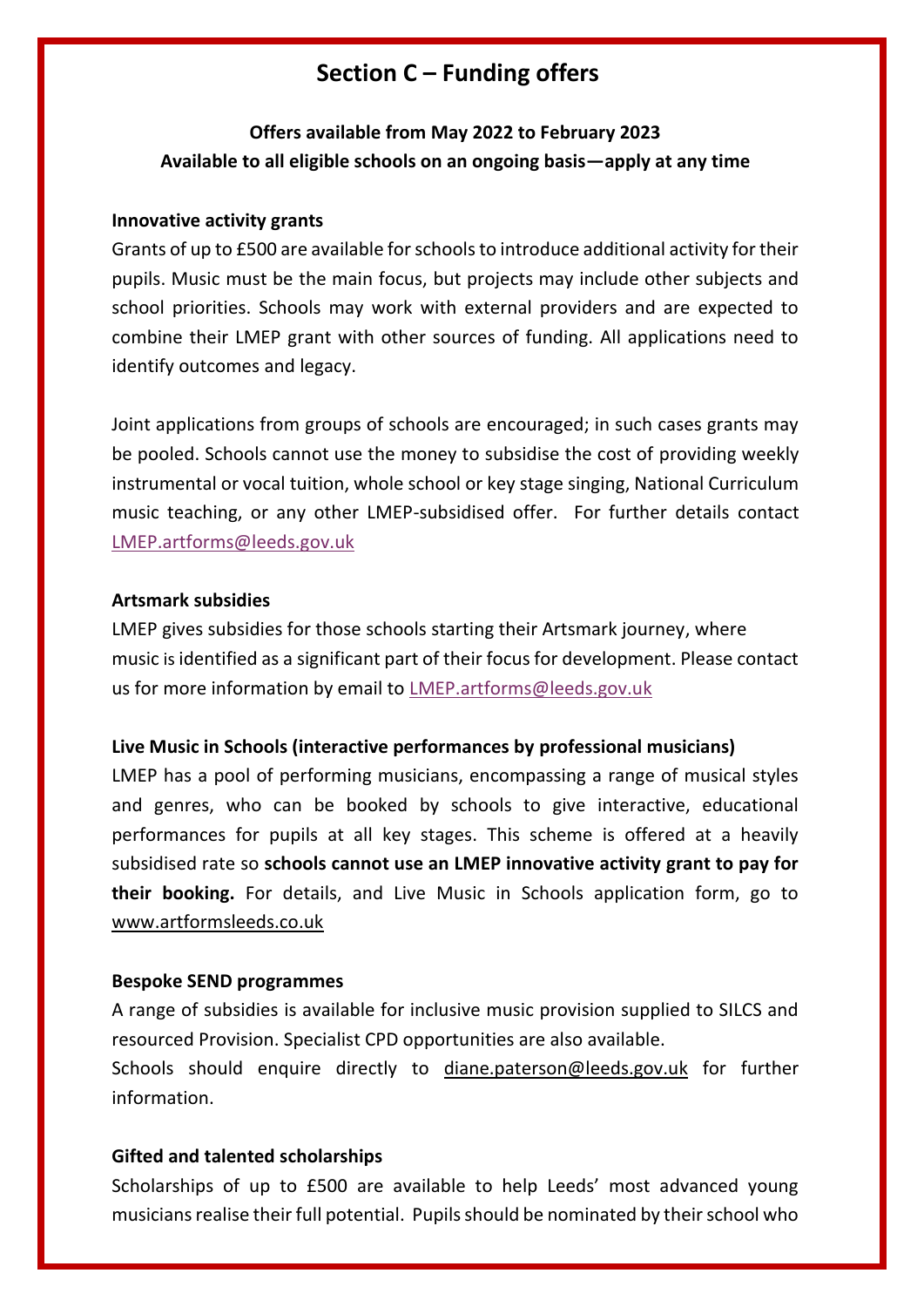should email [LMEP.artforms@leeds.gov.uk](mailto:LMEP.artforms@leeds,gov.uk) outlining what the young musician would like support for. Emails should include a personal statement from the young person, a rationale for the application from their parent/guardian, and a statement from the instrumental teacher where relevant. Payments for applications granted will be made to schools who should then pass the award on to the recipient.

## **Section D- Free offers available to all eligible schools**

#### **Ongoing throughout the year**

#### **Subscriptions to Charanga, Sing Up and Sparkyard**

LMEP has a limited number of licences, worth up to £395, available for both primary and secondary schools wishing to use the Charanga online curriculum support tools, Sing Up or Sparkyard by Out of the Ark. Licences are available on a first come first served basis. Priority will be given to schools who access LMEP CPD via Music Connect. Enquire to [LMEP.artforms@leeds.gov.uk](mailto:LMEP.artforms@leeds.gov.uk) for further information.

#### **CPD**

Music Connect is LMEP's free CPD programme for primary and secondary school staff. Music Connect offers two strands of training: (a) for Primary and Secondary Music Leaders and (b) courses available for all staff as appropriate.

Schools should enquire to [LMEP.artforms@leeds.gov.uk](mailto:LMEP.artforms@leeds.gov.uk) for further information on both strands. Information about upcoming courses is also available on [www.artformsleeds.co.uk](http://www.artformsleeds.co.uk/) and **[www.leedsforlearning.co.uk](http://www.leedsforlearning.co.uk/)**

LMEP contributes financial and professional support to LCC's Children and Families Directorate Learning Improvement SLDM programme and annual conference. Details are available on **[www.leedsforlearning.co.uk](http://www.leedsforlearning.co.uk/)**

#### **SMEP consultation and support**

LMEP offers all schools an initial one-hour consultation free of charge, to explore with senior leaders and music staff as appropriate, strategies for using music to enhance your current school agendas and key priorities.

Please contact [LMEP.artforms@leeds.gov.uk](mailto:LMEP.artforms@leeds.gov.uk) or phone 0113 3782850 to book.